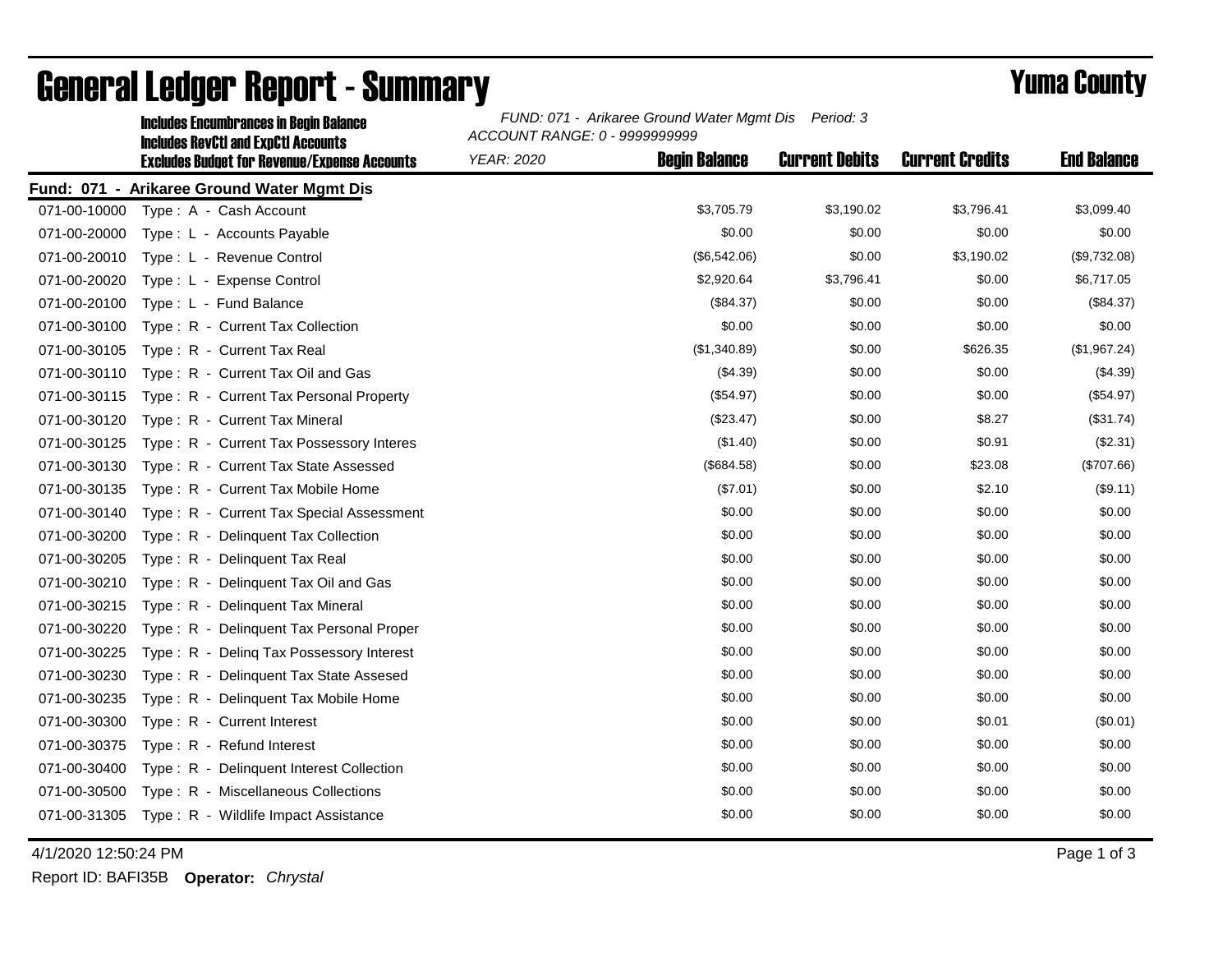|              | <b>Includes Encumbrances in Begin Balance</b><br>Includes RevCtI and ExnCtI Accounts |                                              | FUND: 071 - Arikaree Ground Water Mgmt Dis Period: 3<br>ACCOUNT RANGE: 0 - 9999999999 |                             |                      |                       |                                  |                    |
|--------------|--------------------------------------------------------------------------------------|----------------------------------------------|---------------------------------------------------------------------------------------|-----------------------------|----------------------|-----------------------|----------------------------------|--------------------|
|              |                                                                                      | Excludes Budget for Revenue/Expense Accounts | <b>YEAR: 2020</b>                                                                     |                             | <b>Begin Balance</b> | <b>Current Debits</b> | <b>Current Credits</b>           | <b>End Balance</b> |
|              |                                                                                      | Fund: 071 - Arikaree Ground Water Mgmt Dis   |                                                                                       |                             |                      |                       |                                  |                    |
| 071-00-32100 |                                                                                      | Type: R - Transfers In                       |                                                                                       |                             | \$0.00               | \$0.00                | \$0.00                           | \$0.00             |
| 071-00-33000 |                                                                                      | Type: R - Auto Tax B Collection              |                                                                                       |                             | (\$147.12)           | \$0.00                | \$69.88                          | (\$217.00)         |
| 071-00-33100 |                                                                                      | Type: $R -$ Auto Tax A & F Collection        |                                                                                       |                             | (\$34.34)            | \$0.00                | \$28.97                          | (\$63.31)          |
| 071-00-38000 |                                                                                      | Type: R - Pump Assessment                    |                                                                                       |                             | (\$4,243.89)         | \$0.00                | \$2,430.45                       | (\$6,674.34)       |
| 071-00-49100 |                                                                                      | Type: X - Treasurer Fees                     |                                                                                       |                             | \$187.11             | \$90.62               | \$0.00                           | \$277.73           |
| 071-00-49401 |                                                                                      | Type: X - Transfer Out                       |                                                                                       |                             | \$0.00               | \$0.00                | \$0.00                           | \$0.00             |
| 071-00-49500 |                                                                                      | Type: X - Checks Written / ACH Transfer      |                                                                                       |                             | \$2,733.53           | \$3,705.79            | \$0.00                           | \$6,439.32         |
|              |                                                                                      | Fund: 071 - Arikaree Ground Water Mgmt Dis   |                                                                                       | Totals:                     | (\$3,621.42)         | \$10,782.84           | \$10,176,45                      | (\$3,015.03)       |
|              |                                                                                      | <b>Total Fund Revenues:</b>                  | \$3.190.02                                                                            | <b>Total Fund Expenses:</b> |                      | \$3,796.41            | <b>Net Revenue Over Expense:</b> | $($ \$606.39)      |

## General Ledger Report - Summary **Example 2018** Yuma County